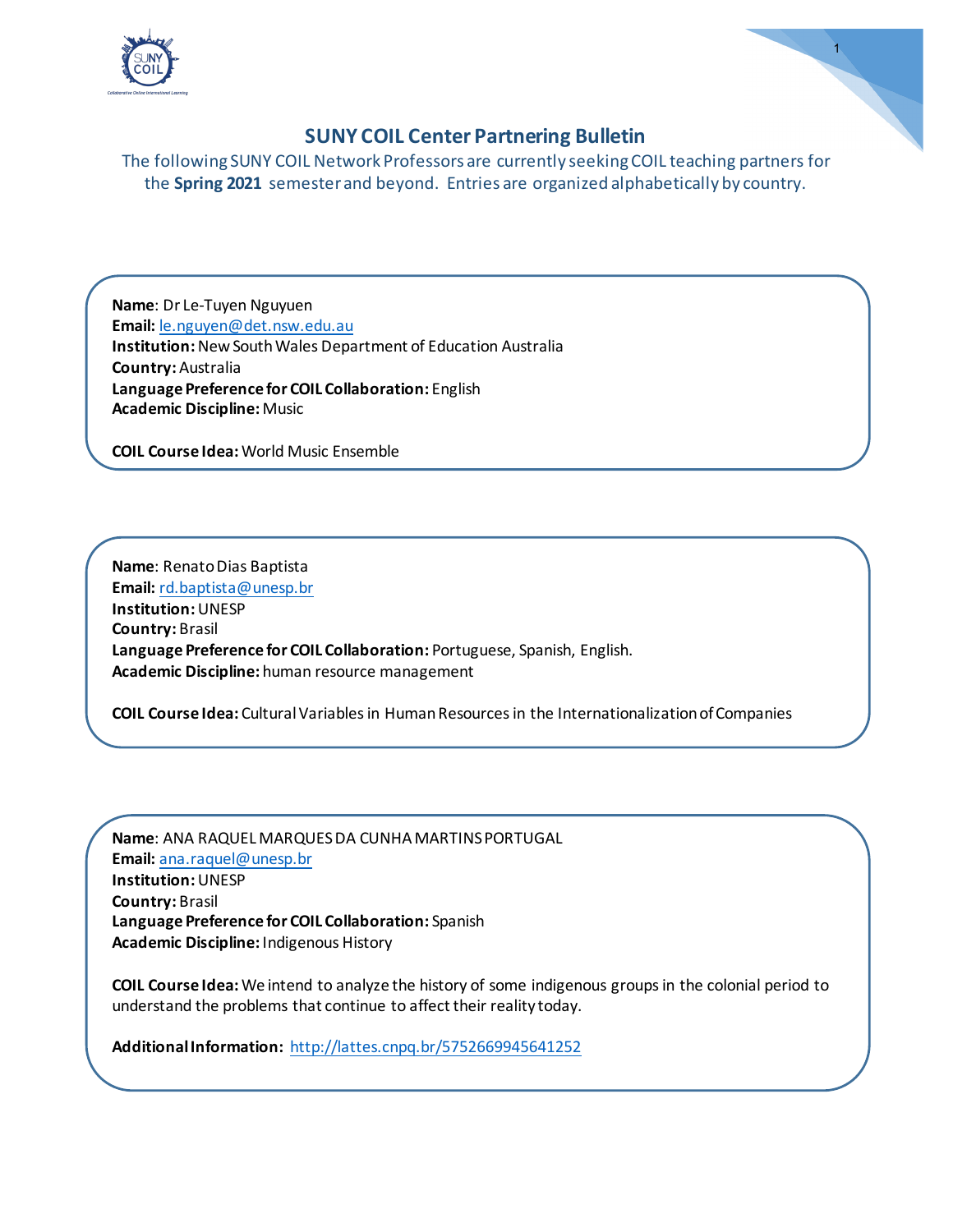

The following SUNY COIL Network Professors are currently seeking COIL teaching partners for the **Spring 2021** semester and beyond. Entries are organized alphabetically by country.

**Name**: Hélio Alexandre da Silva **Email:** [helio.alexandre@unesp.br](mailto:helio.alexandre@unesp.br)  **Institution:**Unesp **Country:** Brasil **Language Preference for COIL Collaboration:** Francês - Espanhol - Inglês **Academic Discipline:** Ética

**ImmerseU Partnering Profile Link:** <https://immerseu.class2class.com/user-profile/5242/view>

**Name**: Lais Helena Navarro e Lima **Email:** [laishnlima@gmail.com](mailto:laishnlima@gmail.com)  **Institution:** Botucatu Medical School - UNESP, Brazil **Country:** Brazil **Language Preference for COIL Collaboration:** English **Academic Discipline:** Anesthesiology and Perioperative Medicine; Medical Education

**COIL Course Idea:** Medical Education (Post-graduation discipline)

**Name**: Nilson Cristino da Cruz **Email:** [nilson.cruz@unesp.br](mailto:nilson.cruz@unesp.br)  **Institution:** Paulista State University **Country:** Brazil **Language Preference for COIL Collaboration:** Portuguese, English **Academic Discipline:** Material Science, Cold plasmas

**Name**: Fabio Santos Lira **Email:** [fabio.lira@unesp.br](mailto:fabio.lira@unesp.br)  **Institution:**Unesp **Country:** Brazil **Language Preference for COIL Collaboration:** English **Academic Discipline:** Exercise Physiology

**COIL Course Idea:** Exercise Sciences

2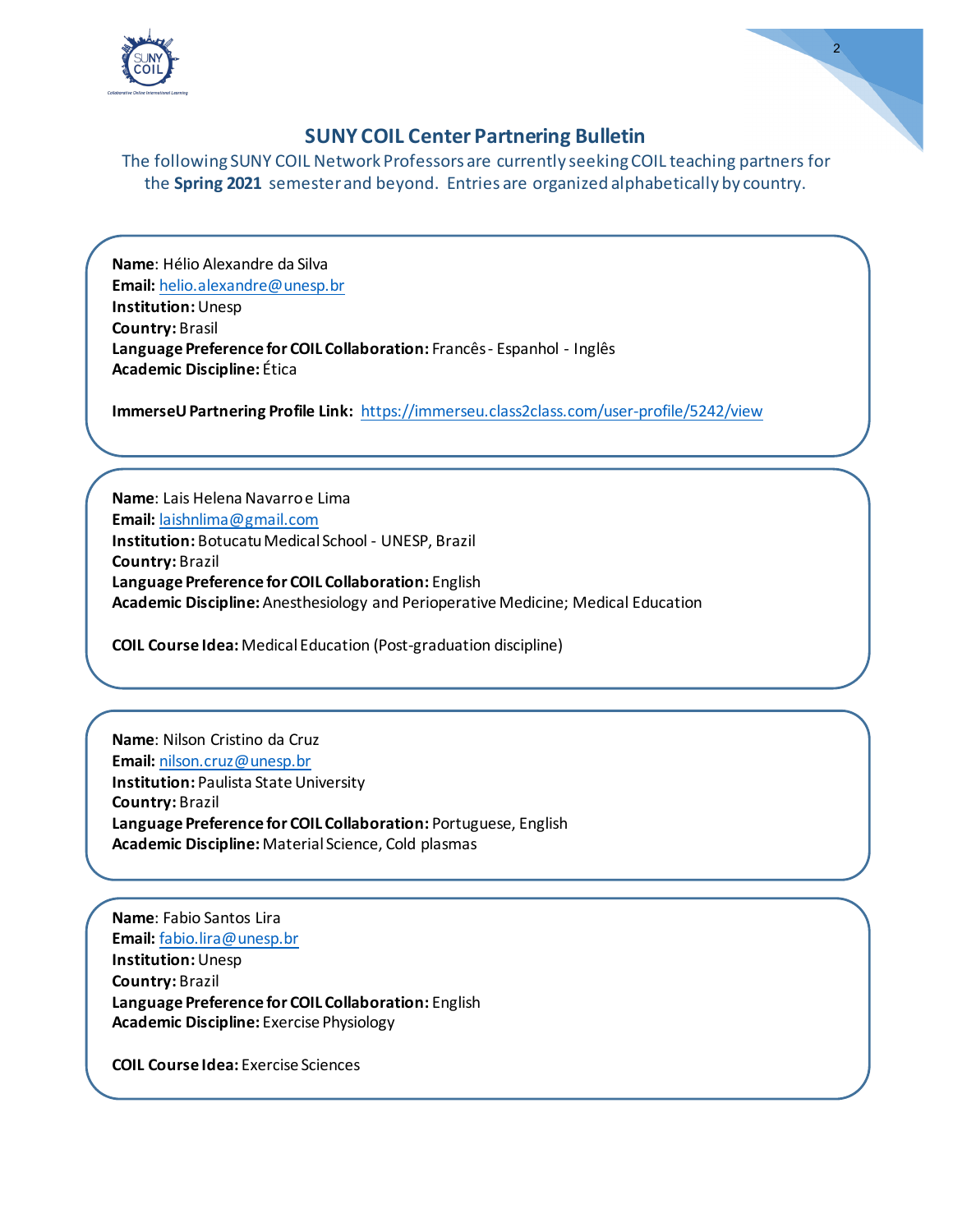

#### The following SUNY COIL Network Professors are currently seeking COIL teaching partners for the **Spring 2021** semester and beyond. Entries are organized alphabetically by country.

**Name**: André Luis Debiaso Rossi **Email:** [andre.rossi@unesp.br](mailto:andre.rossi@unesp.br)  **Institution:** São Paulo State University (Unesp) **Country:** Brazil **Language Preference for COIL Collaboration:** English **Academic Discipline:** Introduction to computer science; Information systems.

**COIL Course Idea:** Introduction to computer science ou Information systems

**ImmerseU Partnering Profile Link:** <https://immerseu.class2class.com/user-profile/4250/view>

**Name**: Afonso Jose do Prado **Email:** [afonso.prado@unesp.br](mailto:afonso.prado@unesp.br)  **Institution:**UNESP **Country:** Brazil **Language Preference for COIL Collaboration:** English **Academic Discipline:** Electrical Circuits

**COIL Course Idea:** Electrical circuits

**Name**: Prof. Dr.-Ing. Annett Grossmann **Email:** [annett.grossmann@hs-heilbronn.de](mailto:annett.grossmann@hs-heilbronn.de)  **Institution:**HeilbronnUniversity of Applied Sciences **Country:**Germany **Language Preference for COIL Collaboration:** English **Academic Discipline:** Company Organization & Material Science, Quality Management & Sustainability and Ergonomics & Work Safety

**COIL Course Idea:** I am looking for a COIL partner for my course "Logistics and Business English" and would be interested to integrate either subjects from related disciplines or from new disciplines.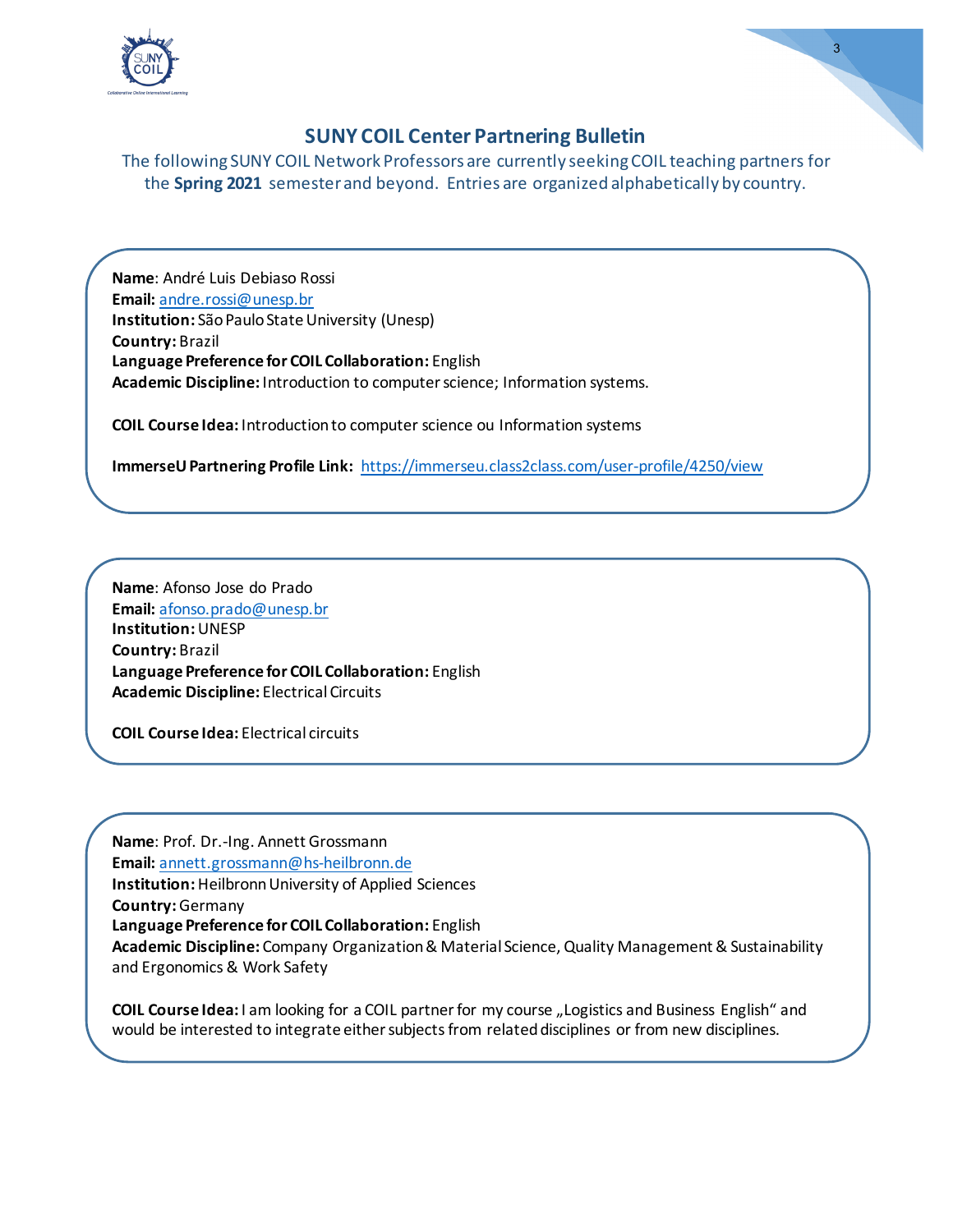

4

The following SUNY COIL Network Professors are currently seeking COIL teaching partners for the **Spring 2021** semester and beyond. Entries are organized alphabetically by country.

**Name**: Prof. Dr. Susanne Wilpers **Email:** [susanne.wilpers@hs-heilbronn.de](mailto:susanne.wilpers@hs-heilbronn.de)  **Institution:**Heilbronn University of Applied Sciences **Country:**Germany **Language Preference for COIL Collaboration:** English **Academic Discipline:** International Human Resource Management

**COIL Course Idea:** We (Susanne Wilpers and Ansgar Meroth) are looking for a COIL partner for our interdisciplinary COIL project "Innovation Management of technical systems- a practical approach". We would be interested in a COIL partner from South Africa but are open also for other countries. Period of time: end of May 2022 – end of July 2022 (8 weeks)

**Name**: Prof. Dr.-Ing. Ansgar Meroth **Email:** [ansgar.meroth@hs-heilbronn.de](mailto:ansgar.meroth@hs-heilbronn.de)  **Institution:**Heilbronn University of Applied Sciences **Country:**Germany **Language Preference for COIL Collaboration:** English **Academic Discipline:** Systems Engineering and Management, Human-Machine Interface, Driving Simulation, Interconnectedness in Motor Vehicles etc.

**COIL Course Idea:** We (Susanne Wilpers and Ansgar Meroth) are looking for a COIL partner for our interdisciplinary COIL project "Innovation Management of technical systems— a practical approach". We would be interested in a COIL partner from South Africa but are open also for other countries. Period of time: end of May 2022 – end of July 2022 (8 weeks)

**Name**: Prof. Dr. rer. nat. Nicole Ondrusch **Email:** [nicole.ondrusch@hs-heilbronn.de](mailto:nicole.ondrusch@hs-heilbronn.de)  **Institution:**Heilbronn University of Applied Sciences **Country:**Germany **Language Preference for COIL Collaboration:** English **Academic Discipline:** Computer Science, Innovation, Software Engineering

**COIL Course Idea:** I am looking for a COIL partner for my course "Innovation Lab". Course schedule is not yet defined (15 students from my side). Available date: Sep 26, 2021 - Jan 21, 2022

**ImmerseU Partnering Profile Link:** <https://immerseu.class2class.com/user-profile/4986/view>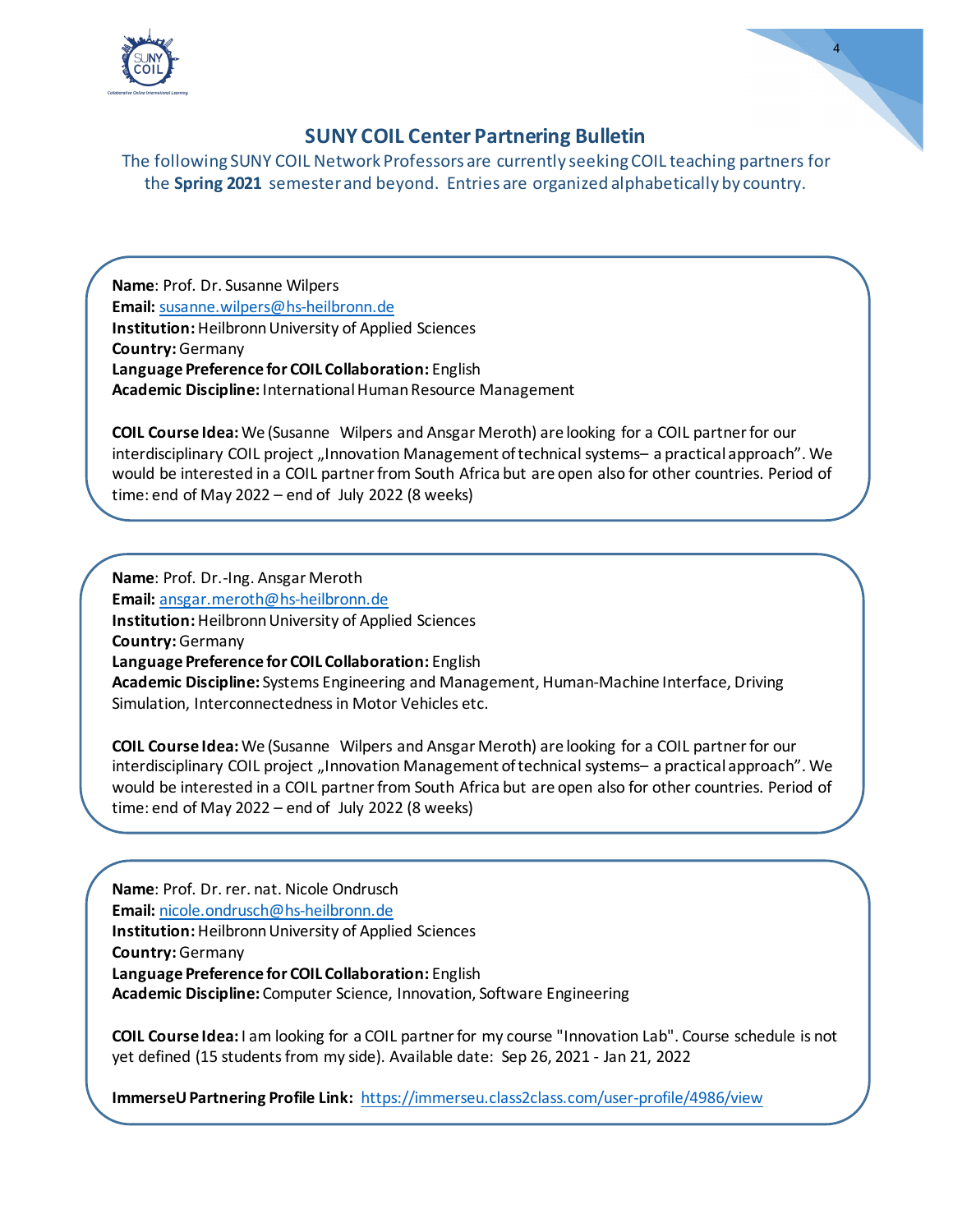

5

The following SUNY COIL Network Professors are currently seeking COIL teaching partners for the **Spring 2021** semester and beyond. Entries are organized alphabetically by country.

**Name**: Farid Alfonso Pool Estrada **Email:** [fpool@ucaribe.edu.mx](mailto:fpool@ucaribe.edu.mx)  **Institution:**Universidad del Caribe **Country:** Mexico **Language Preference for COIL Collaboration:** English or Spanish **Academic Discipline:** Business Innovation

**COIL Course Idea:** Innovation and new technologies, Creativity, Entrepreneurship

**ImmerseU Partnering Profile Link:** <https://immerseu.class2class.com/user-profile/3899/view>

**Name**: Ailern Grace Ang **Email:** [aileengrace\\_ang@spcdavao.edu.ph](mailto:aileengrace_ang@spcdavao.edu.ph) **Institution:** San Pedro College **Country:** Philippines **Language Preference for COIL Collaboration:** English **Academic Discipline:** Medical Laboratory Science / Medical Technology

**COIL Course Idea:** Microbiology and Immunology

**Name**: Hazel T. Victoriano **Email:** [HazelTVictoriano@gmail.com](mailto:HazelTVictoriano@gmail.com)  **Institution:** San Pedro College, Davao City **Country:** Philippines **Language Preference for COIL Collaboration:** English **Academic Discipline:** Psychology-Human Resource Management

**COIL Course Idea:**Global Perspectives on Human Resource Management specifically in the HealthCare Industry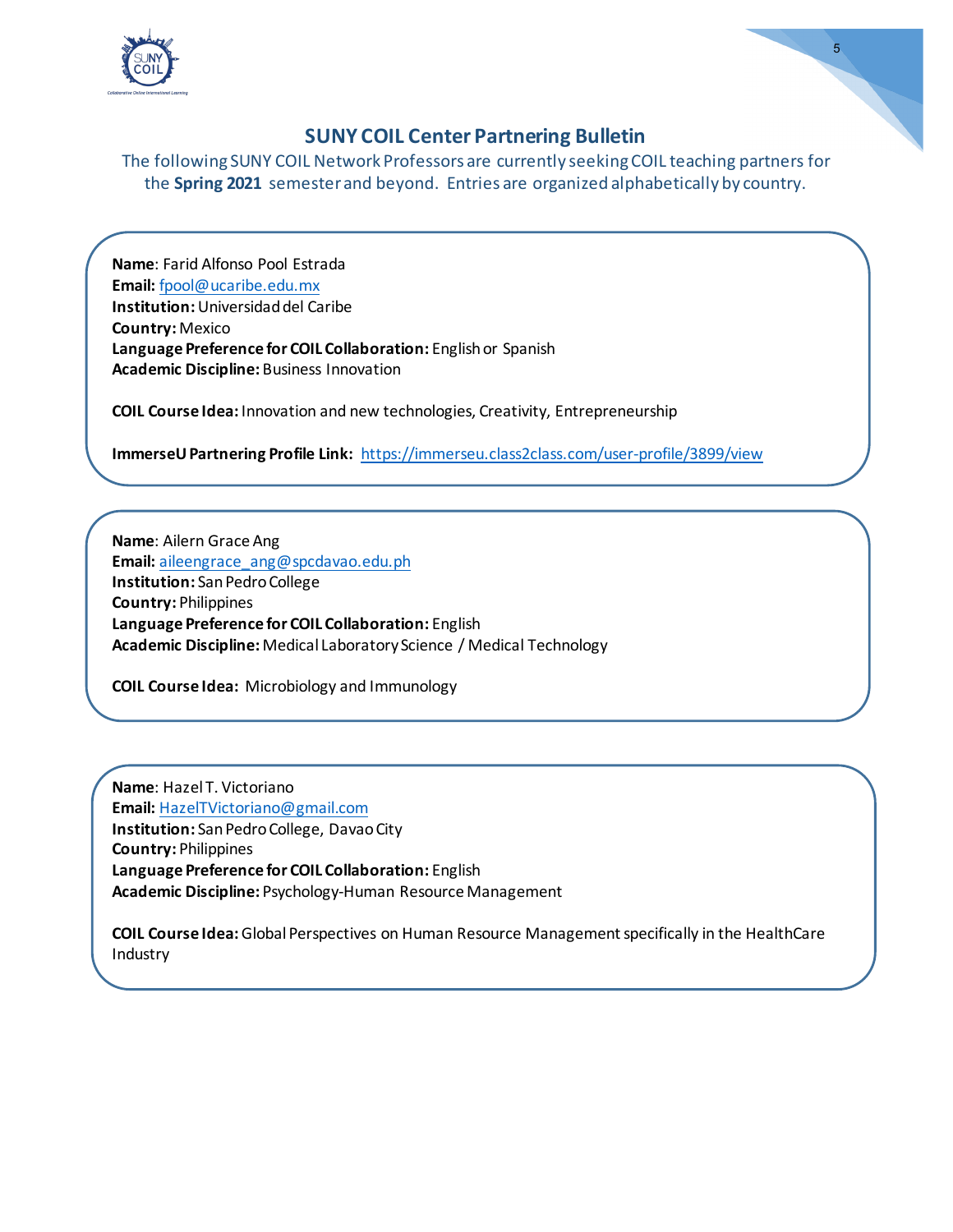

The following SUNY COIL Network Professors are currently seeking COIL teaching partners for the **Spring 2021** semester and beyond. Entries are organized alphabetically by country.

**Name**: Mary Allen **Email:** [mallen@howardcc.edu](mailto:mallen@howardcc.edu)  **Institution:**Howard Community College **Country:**United States **Language Preference for COIL Collaboration:** English (unless a language course) **Academic Discipline:**Humanities, Social Sciences

**COIL Course Idea:** At Howard Community College, we are building a robust COIL program under a federal grant project titled Transborder Dialogues. The project explores a wide range of globalization topics within Humanities and Social Sciences courses, such as Literature, World Languages, Anthropology, History, Art History, and Geography. We have 6 COIL projects launching this fall and will have a new cohort of 6 faculty by October who will work with partners in spring 2022 (February to June) and launch their COIL projects in our fall 2022 semester (September to December). We welcome cross discipline collaboration and COIL project topics are flexible and chosen by faculty partners.

We also hope to begin expanding COIL in areas such as Business, Health Sciences, and STEM over the coming year.

**ImmerseU Partnering Profile Link:** <https://immerseu.class2class.com/user-profile/788/view>

**Name**: Meridith Leo **Email:** [leom@sunysuffolk.edu](mailto:leom@sunysuffolk.edu)  **Institution:** Suffolk County Community College-Ammerman **Country:**United States **Language Preference for COIL Collaboration:** English **Academic Discipline:** Writing & Rhetoric

**COIL Course Idea:** I'd like to partner with someone who is interested in investigating and analyzing various modes of rhetorical strategies that in some way link our disciplines together. I am intrigued by cross cultural story telling where students can explore and discuss how personal or autobiographical stories are documented, collected, retold, or shared within a family or community. I teach autobiographical writing and would like to partner with someone who is interested in either family stories or the telling of personal stories.

**ImmerseU Partnering Profile Link:** <https://immerseu.class2class.com/user-profile/4284/view>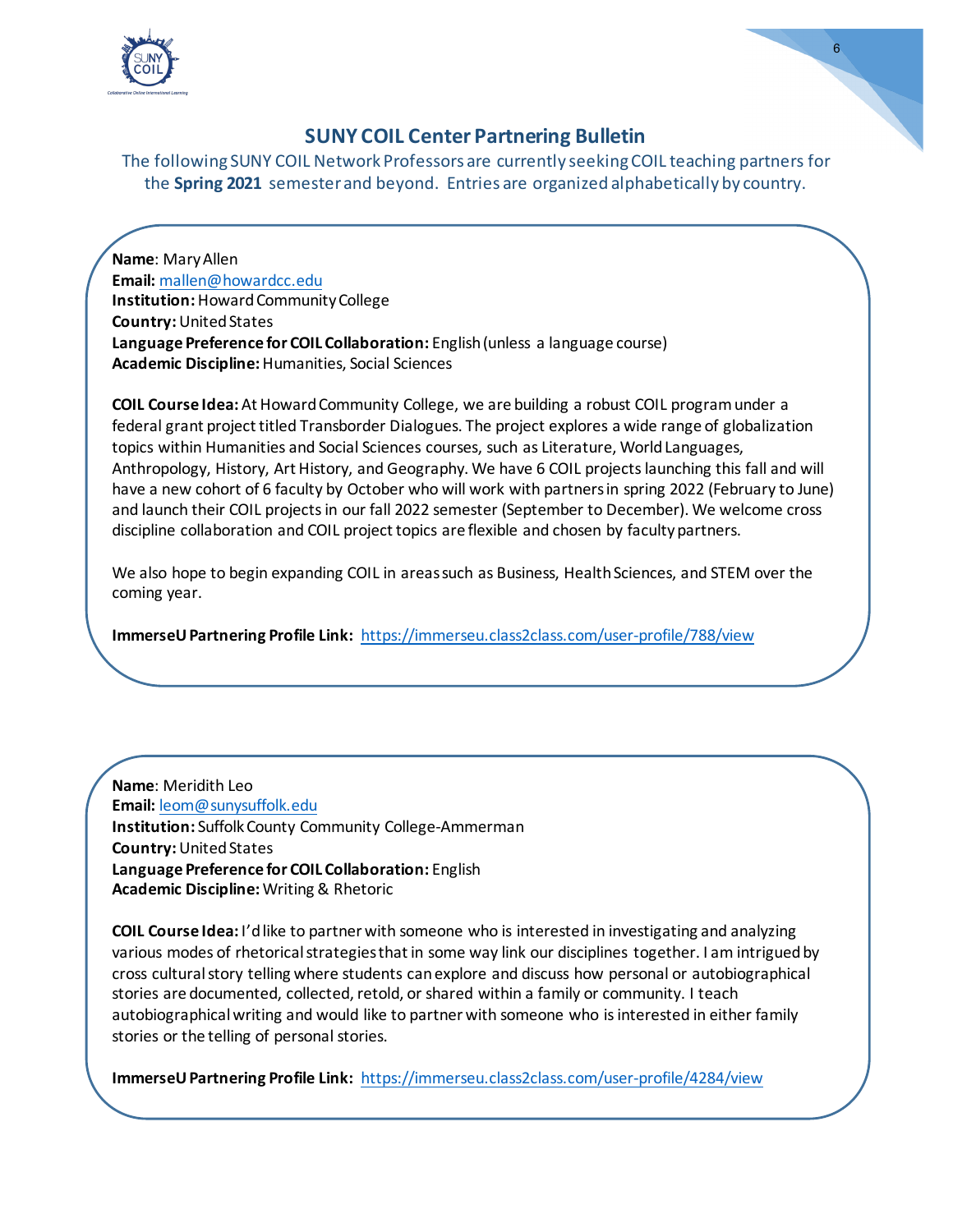

7

The following SUNY COIL Network Professors are currently seeking COIL teaching partners for the **Spring 2021** semester and beyond. Entries are organized alphabetically by country.

**Name**: Sen Wang **Email:** [swang@csudh.edu](mailto:swang@csudh.edu)  **Institution:** California State University Dominguez Hills **Country:**United States **Language Preference for COIL Collaboration:** English, Chinese **Academic Discipline:** Chemistry, Biochemistry, Computer Science

**COIL Course Idea:** Introduction General Chemistry or C++ or Java

**ImmerseU Partnering Profile Link:** https://immerseu.class2class.com/user-profile/5164/view

**Name**: Kyu Han Koh **Email:** [kkoh@csustan.edu](mailto:kkoh@csustan.edu)  **Institution:** California State University Stanislaus **Country:**United States **Language Preference for COIL Collaboration:** English **Academic Discipline:** Computer Science

**COIL Course Idea:** I plan to teach a course of Human-Centered Design that covers basic user interface design, user experience concepts, and other necessary research methods to be a UX designer. This course is very interdisciplinary, and it would be great to work with people from art, computer science, industrial design, psychology, sociology, and industrial engineering.

**ImmerseU Partnering Profile Link:** <https://immerseu.class2class.com/user-profile/5247/>

**Name**: Sandra Garcia Sanborn **Email:** [garciasanborn@gmail.com](mailto:garciasanborn@gmail.com) **Institution:** California State University, Stanislaus **Country:**United States **Language Preference for COIL Collaboration:** English and Spanish **Academic Discipline:**Hispanic Languages and Literatures

**ImmerseU Partnering Profile Link:** <https://immerseu.class2class.com/user-profile/5248/view>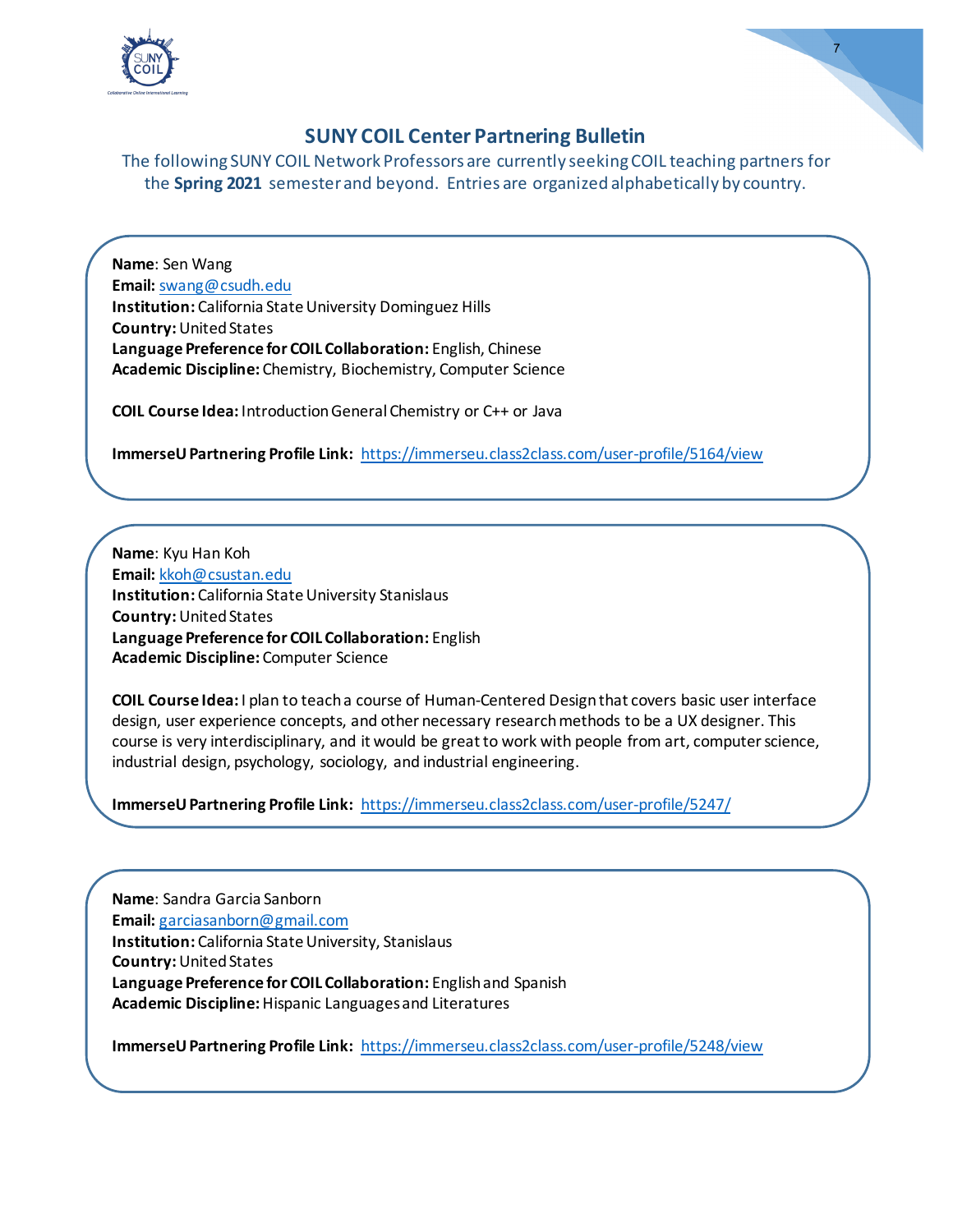

The following SUNY COIL Network Professors are currently seeking COIL teaching partners for the **Spring 2021** semester and beyond. Entries are organized alphabetically by country.

**Name**: Augustine Avwunudiogba **Email:** [aavwunudiogba@csustan.edu](mailto:aavwunudiogba@csustan.edu)  **Institution:** California State University Stanislaus **Country:**United States **Language Preference for COIL Collaboration:** English **Academic Discipline:**Geography

**Name**: Betsy Eudey **Email:** [beudey@csustan.edu](mailto:beudey@csustan.edu)  **Institution:** California State University Stanislaus **Country:**United States **Language Preference for COIL Collaboration:** English **Academic Discipline:**Gender Studies

**COIL Course Idea:** Course is "Women's Lives and Sustainable Happiness" - a freshman/sophomore level course for undergraduate students. Collaboration could perhaps be tied to sustainability issues related to clothing/fast fashion, beauty products, women's sanitary/menstrual products, and/or women's sexual health, or women-owned bcorps.

**ImmerseU Partnering Profile Link:** <https://immerseu.class2class.com/user-profile/4582/view>

**Name**: Jake Weigel **Email:** [jweigel@csustan.edu](mailto:jweigel@csustan.edu)  **Institution:** California State University, Stanislaus **Country:**United States **Language Preference for COIL Collaboration:** English **Academic Discipline:** Multidiscplinary Art/Sculpture

**COIL Course Idea:** I am teaching Advanced Studio in Spring 2022 which could involve other art courses for digital art making and/or art exhibition exchanges. Visual Art & Ecology is a course in Fall 2022 that could include exchanging natural art materials or processes. I am also open to working with any other subject as a collaborative opportunity through a Fab Lab environment.

**ImmerseU Partnering Profile Link:** <https://immerseu.class2class.com/user-profile/5245/view>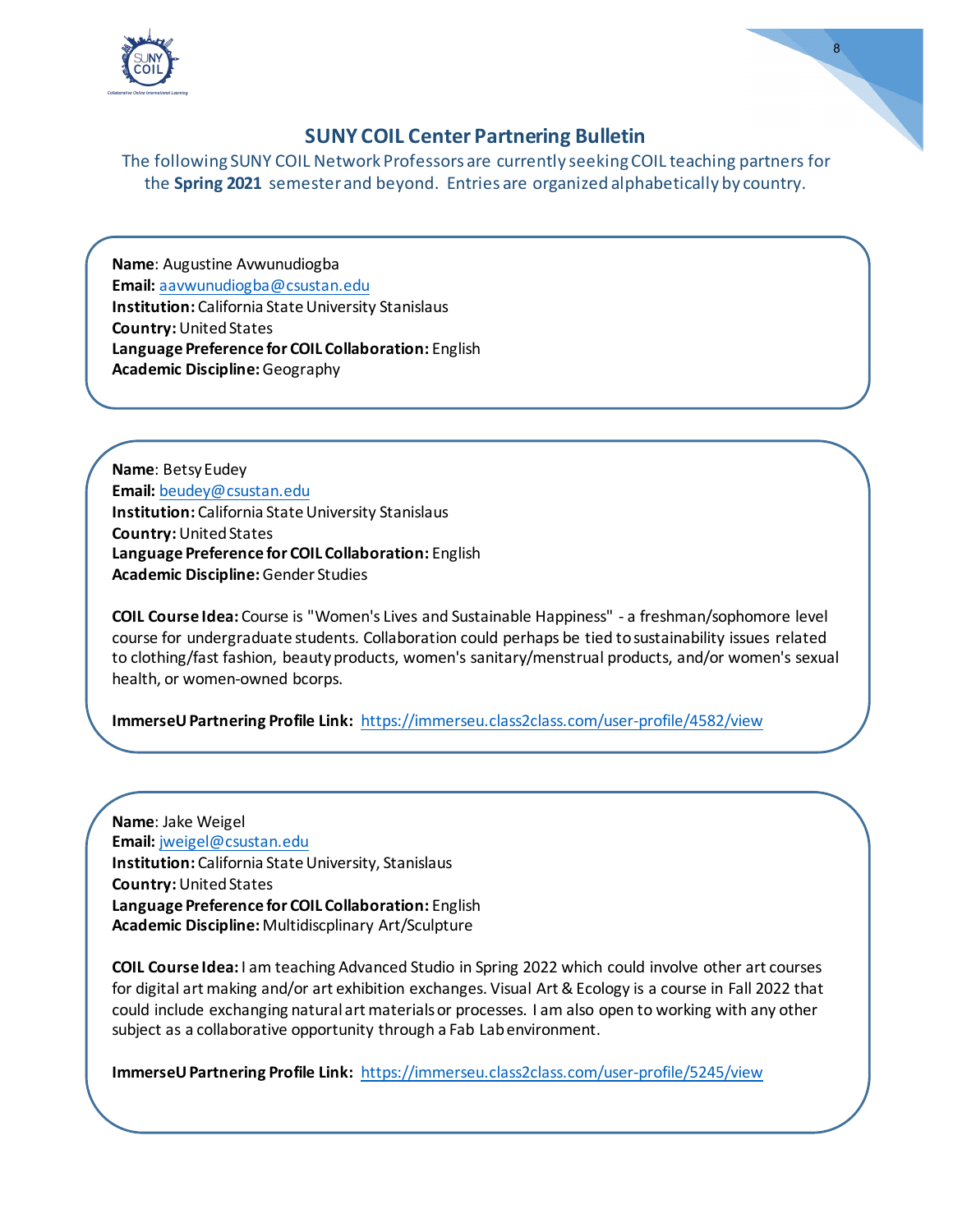

The following SUNY COIL Network Professors are currently seeking COIL teaching partners for the **Spring 2021** semester and beyond. Entries are organized alphabetically by country.

**Name**: Massoud Ghyamkhah **Email:** [mghyam@csudh.edu](mailto:mghyam@csudh.edu)  **Institution:** California State University Dominguez Hills **Country:**United States **Language Preference for COIL Collaboration:** English **Academic Discipline:** Computer science

**COIL Course Idea:** Title: Introduction to Problems Solving and Programming This course can be taught with several variations in terms of the choice of the programming language selected for the course. The course will spend time in problem solving and the process of converting a solution to a programming language like C++, Java, or Python. The main concern will be to follow Software Engineering process to prepare the students for the job market.

**ImmerseU Partnering Profile Link:** <https://immerseu.class2class.com/user-profile/5264/view>

**Name**: Seth J. Meyer **Email:** [s2meyer@bridgew.edu](mailto:s2meyer@bridgew.edu)  **Institution:** Bridgewater State University **Country:**United States **Language Preference for COIL Collaboration: Academic Discipline:** Public Administration

**COIL Course Idea:** Intro to Public Administration: Would love to have someone talk about public service in their country and the way their government and public interact. Nonprofit Organizations: How do nonprofits in other countries organize, structure themselves, things they need to consider when running programs in their countries.

**Name**: Michele Meek **Email:** [mmeek@bridgew.edu](mailto:mmeek@bridgew.edu)  **Institution:** Bridgewater State University **Country:**United States **Language Preference for COIL Collaboration:** English **Academic Discipline:** Communication Studies

**COIL Course Idea:** Fall 2021: Sexual Consent and Violence in Film - a writing intensive course where students watch and analyze films depicting sexual consent and violence; final project is a presentation at BSU Mid-Year Symposium. Fall 2021: Social Media Tools - a 200-level course that introduces students to online tools for social media management and analysis.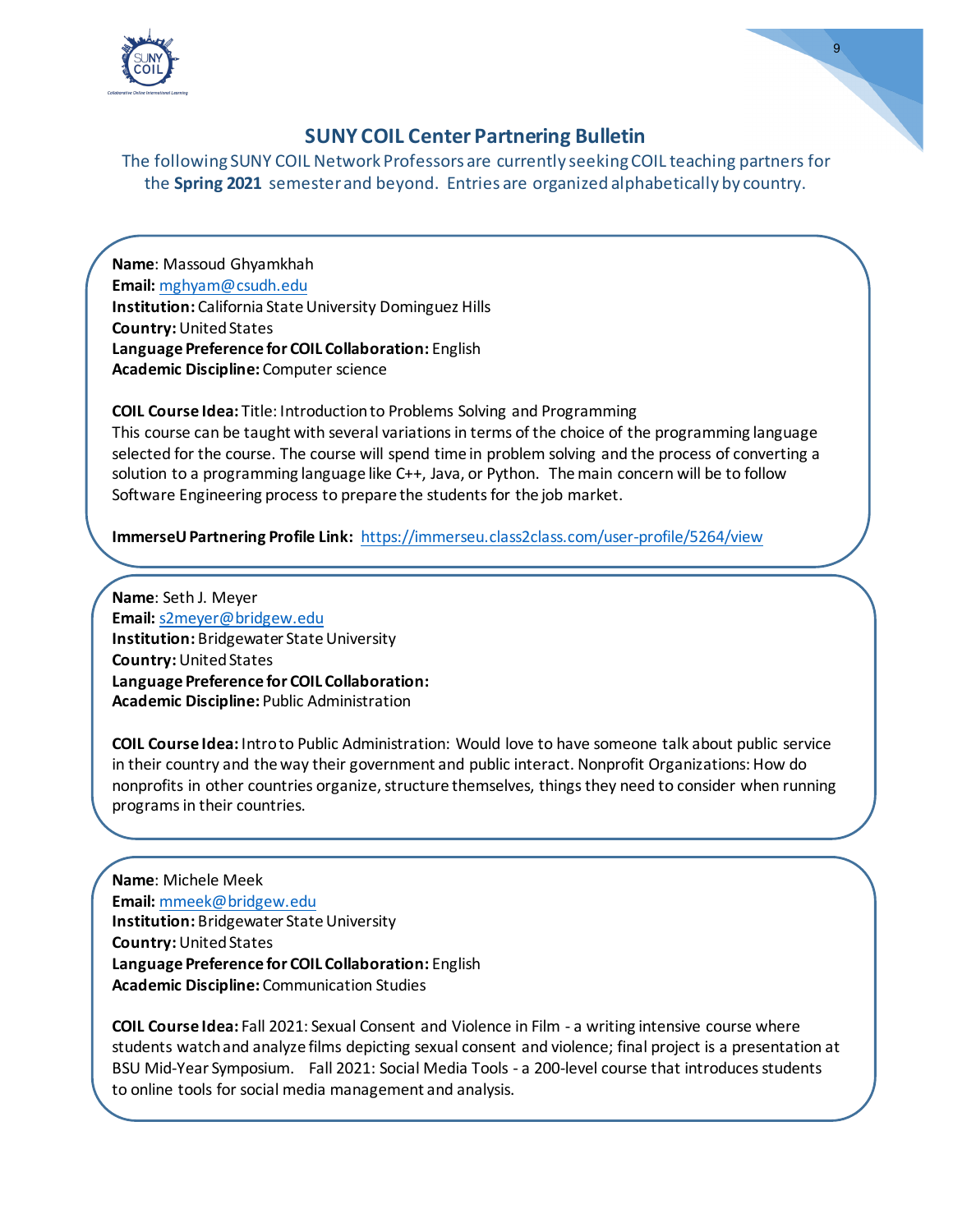

#### The following SUNY COIL Network Professors are currently seeking COIL teaching partners for the **Spring 2021** semester and beyond. Entries are organized alphabetically by country.

**Name**: LIN ZHENG **Email:** [lz36@iupui.edu](mailto:lz36@iupui.edu)  **Institution:** Indiana University Purdue University Indianapolis **Country:**United States **Language Preference for COIL Collaboration:** English **Academic Discipline:** Business/Accounting (Welcome cross discipline collaboration)

**COIL Course Idea:** I'm looking for a collaboration for an undergraduate cost accounting course in spring 2022. Students are juniors and seniors in college. Potential course ideas include designing a costing system, making business decisions, choosing financial and non-financial performance measures, etc. I'm open and welcome other interdisciplinary collaboration ideas. I have collaborations with partners in Business English and business from universities in China and Mexico. Thanks for your consideration!

**Name**: Lorna Fitzsimmons **Email:** [lfitzsimmons@csudh.edu](mailto:lfitzsimmons@csudh.edu)  **Institution:** California State University Dominguez Hills **Country:**United States **Language Preference for COIL Collaboration:** English **Academic Discipline:**Humanities

**COIL Course Idea:**Health Humanities, Environmental Humanities

**ImmerseU Partnering Profile Link:** <https://immerseu.class2class.com/user-profile/4867/view>

**Name**: Barbara Olave **Email:** [bolave@csustan.edu](mailto:bolave@csustan.edu)  **Institution:** California State University Stanislaus **Country:**United States **Language Preference for COIL Collaboration:** English **Academic Discipline:** Sociology

**COIL Course Idea:** So many of our current social problems involve death - COVID, abortion rights, police brutality, gun rights/regulation, climate change/disasters, war. My Sociology of Death course would be a perfect space to explore cultural similarities and differences in beliefs, values and social systems that inform how we experience death, dying and grief.

**ImmerseU Partnering Profile Link:** <https://immerseu.class2class.com/user-profile/5251/view>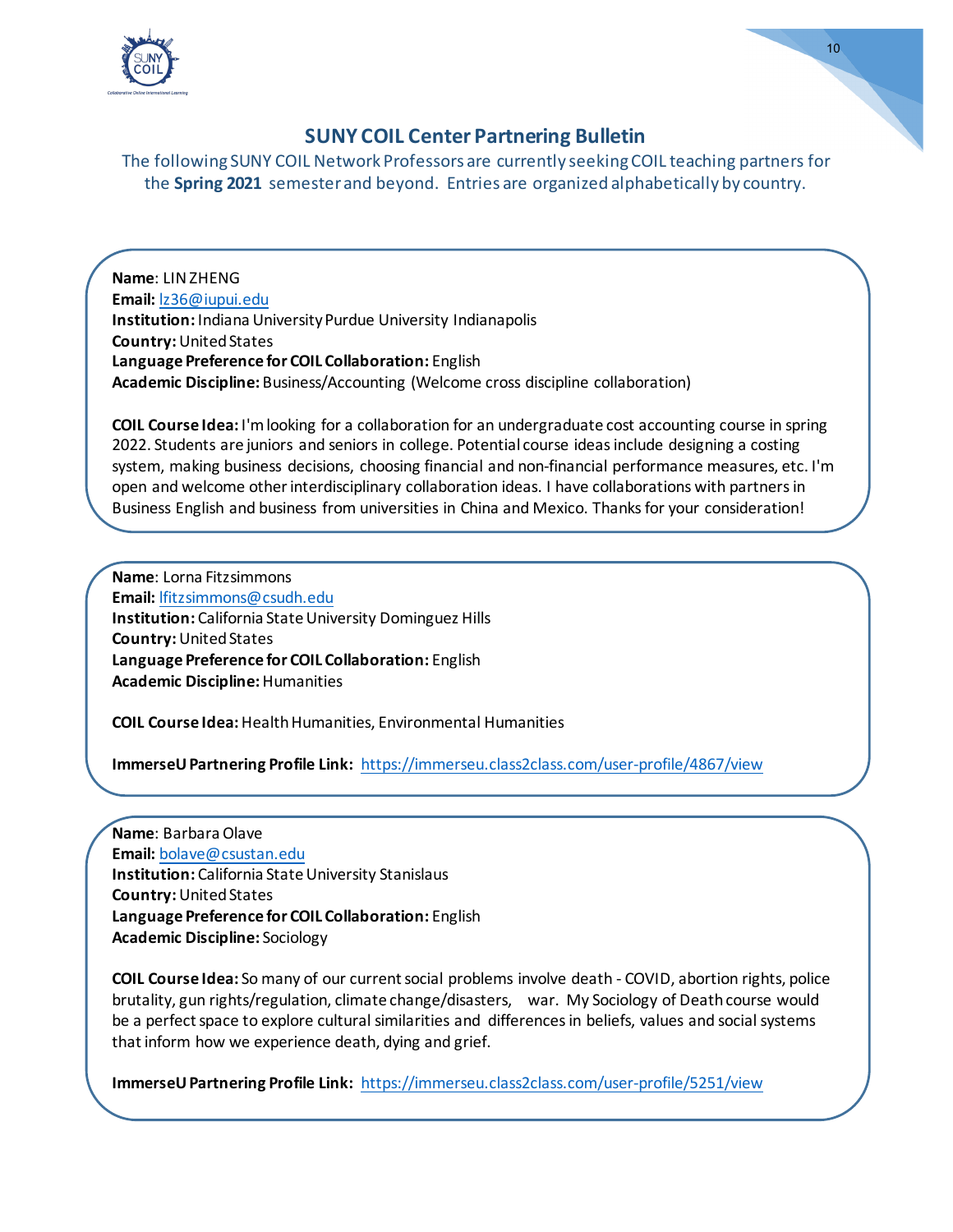

11

The following SUNY COIL Network Professors are currently seeking COIL teaching partners for the **Spring 2021** semester and beyond. Entries are organized alphabetically by country.

**Name**: Dr Salim Faraji **Email:** [sfaraji@csudh.edu](mailto:sfaraji@csudh.edu)  **Institution:** California State University Dominguez Hills **Country:**United States **Language Preference for COIL Collaboration:** English **Academic Discipline:** Africana Studies

**COIL Course Idea:** I am seeking a colleague and partner in teaching a course entitled "African World Peoples and Societies" by the Department of Africana Studies at California State University Dominguez Hills. The course is intended to delve into the global currents that prompted recent UN measures in establishing the Permanent Forum for People of African Descent (PFPAD) to support equality and parity for African descended peoples throughout the world. The course provides students with an introduction and overview of the geographical, historical, and cultural foundations of African world peoples and societies including Africa and the diaspora.

**ImmerseU Partnering Profile Link:** <https://immerseu.class2class.com/user-profile/4974/view>

**Name**: Archana More Sharma **Email:** [asharma@csudh.edu](mailto:asharma@csudh.edu)  **Institution:** California State University Dominguez Hills **Country:**United States **Language Preference for COIL Collaboration:** English **Academic Discipline:** Public Health/Community Health

**COIL Course Idea:** Course Project / Idea: Photovoice: What is health? Engage in a cross cultural photovoice activity visualizing how communities understand, engage with, face challenges, etc with health in their environment. (Not necessarily a narrow focus on COVID, but rather, nutrition, environment, health promoting resources (ie parks, healthy foods, gardens). This would be part of my class HEA 461, Community Health Needs Assessment and possible also HEA 465, Intro to Global Health and would last about 3 weeks. (Photovoice is storytelling through photographs and perhaps also short video clips).

**ImmerseU Partnering Profile Link:** <https://immerseu.class2class.com/user-profile/5165/view>